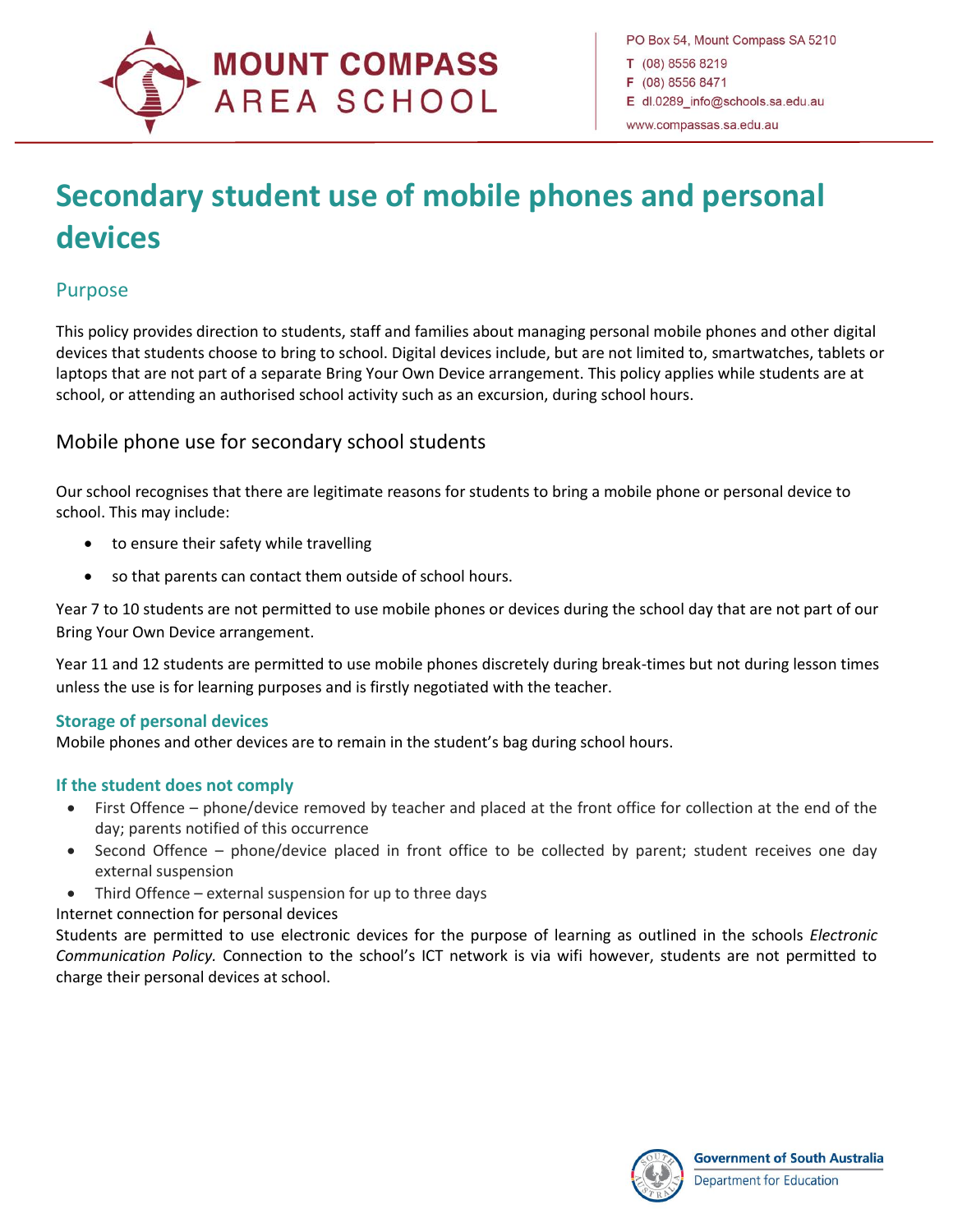

PO Box 54, Mount Compass SA 5210 T (08) 8556 8219 F (08) 8556 8471 E dl.0289 info@schools.sa.edu.au www.compassas.sa.edu.au

#### **Roles and responsibilities**

#### **Principal**

 $\overline{a}$ 

Ensure:

- this policy is clearly communicated and accessible to all students, staff and families
- there is a process for regular review of the policy
- secure storage is provided for student personal devices that are handed in to school staff and individual lockers or locks that the school provides for students to store their belongings are appropriately secure
- processes are in place for monitoring internet and school network use by all members of the school community.

Enforce the school's policy and responses to instances of non-compliance.

Report and respond to incidents of inappropriate use of personal devices in line with department policy and procedures and any legislative requirements.

Consider requests for exemptions from the school policy from parents, adult or independent students on a case-by-case basis. Make sure that approved exemptions are documented and that relevant staff are informed about students' exemptions.

Model appropriate use of mobile phones and support families to understand the importance of promoting safe, responsible and respectful use of mobile phones to their children.

#### **School staff**

Deliver learning opportunities and maintain a safe and productive learning environment. Take steps to minimise distractions from the non-educational use of personal devices in the learning environment.

Respond to instances of non-compliance in line with the school's policy.

Report and respond to incidents of inappropriate use of personal devices in line with department policy and procedures and any legislative requirements.

Make sure that any student personal devices handed in for their care are stored in a secure location and are returned to the student (or their parent).

Model appropriate use of mobile phones and support families to understand the importance of promoting safe, responsible and respectful use of mobile phones to their children.

Familiarise students with the option of accessing a BYOD locker for security purposes.

#### **Students**

Comply with the requirements of the school's policy, and follow all reasonable directions from the Principal and school staff.

If permitted to use a mobile phone or personal device in line with this policy, do so in a safe, responsible and respectful way and support peers to do the same.

Communicate respectfully with others and do not use a mobile phone or other personal device to bully, harass or threaten another person.

Respect others' rights to privacy and do not take photos, film or audio records of other people without their knowledge or permission.